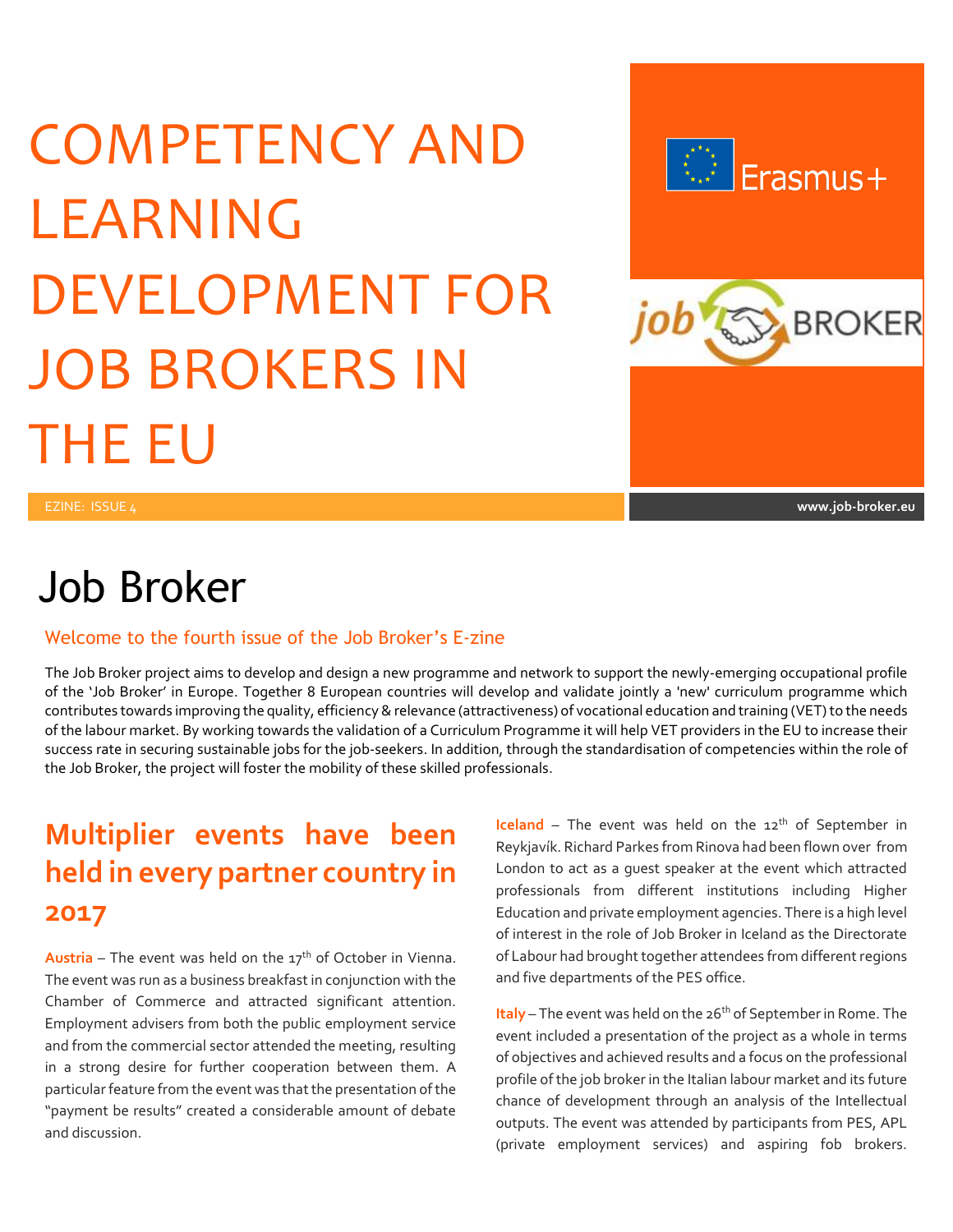Representatives from SMEs and Universities also attended the meeting.

**Cyprus** – The event was held on the 27<sup>th</sup> of September in Nicosia. It was a successful meeting with the participation of experienced Job Brokers and other stakeholders from the private and public sector. The participants had the opportunity to attend a short workshop where they participated in some of the action learning materials produced be the project. Participants said that the Job Broker Occupational profile and standards are a very useful outcome, as they characterise a modern, updated occupation. They also valued the training materials and stated that they will be very useful to many, especially due to the fact that they are online and accessible.

**Spain** – The event was held on the 14<sup>th</sup> of November. The event was held at, and jointly promoted, with the Decroly Centre private school in Santander, which is affiliated to the Ministry of Education and the Ministry of Labour. There was a wide ranging discussion, including the issues involved in orientation and mediation in labour markets being incorporated in the same occupational figure.

 $UK$  – The event was held on the  $23<sup>rd</sup>$  of May in London. A great event with a really diverse and interesting group of professionals from a wide range of different organisations that support job seekers. In the UK 'payment by results' for providers is now commonplace and attendees were surprised to hear that this is not the case elsewhere in Europe.

**Greece** – The event was held on the 12<sup>th</sup> of July in Larissa and was a part of the wider transnational interim Dissemination Conference of the Job Broker project as we reported in the last edition of the e-zine.

**Germany** – The event was held on the 2nd June in Berlin. It was a successful meeting of experienced job coaches and other stakeholders from a wide range of different organisations that support job seekers. The event included a presentation of the project with a high level of discussion on the results of the project thus far. In particular, a theme that had emerged was the positive response amongst German practitioners and stakeholders to the occupational term 'Job Broker'. It was also the future viability of the job broker concept which was seen as positive.



**Multiplier event in London, 23rd May 2018**

#### **Project progress until now**

Since the project meeting in Larissa, our Austrian partner abif has been working with Rinova and each of the partners on a number of specific and discreet stages to achieve the results required for the Intellectual Output 5, The Assessment and Validation leading to Accreditation. Each partner had undertaken a national chapter in relation to mapping the alignment of the curriculum to current professional qualification frameworks and presented to the project meeting, in London in November, their national report. Abif presented the Exploratory Report, the final outcome, consisting of the IO5 road map as a feasible study of the way forward to different options for future work to secure accreditation and certification at the European and National level, including a full review of national institutions and international frameworks available for future work in relation to the official accreditation of the Job Broker curriculum, e.g. University for ECTS and VET institutions for ECVET, etc. Abif had also taken into consideration ISO 17024 (General requirements for bodies operating certification of persons) regarding accreditation as a clear alternative, given the international status and therefore the transferability of ISO.



**On our right, Multiplier event in Nicosia, 27th of September**

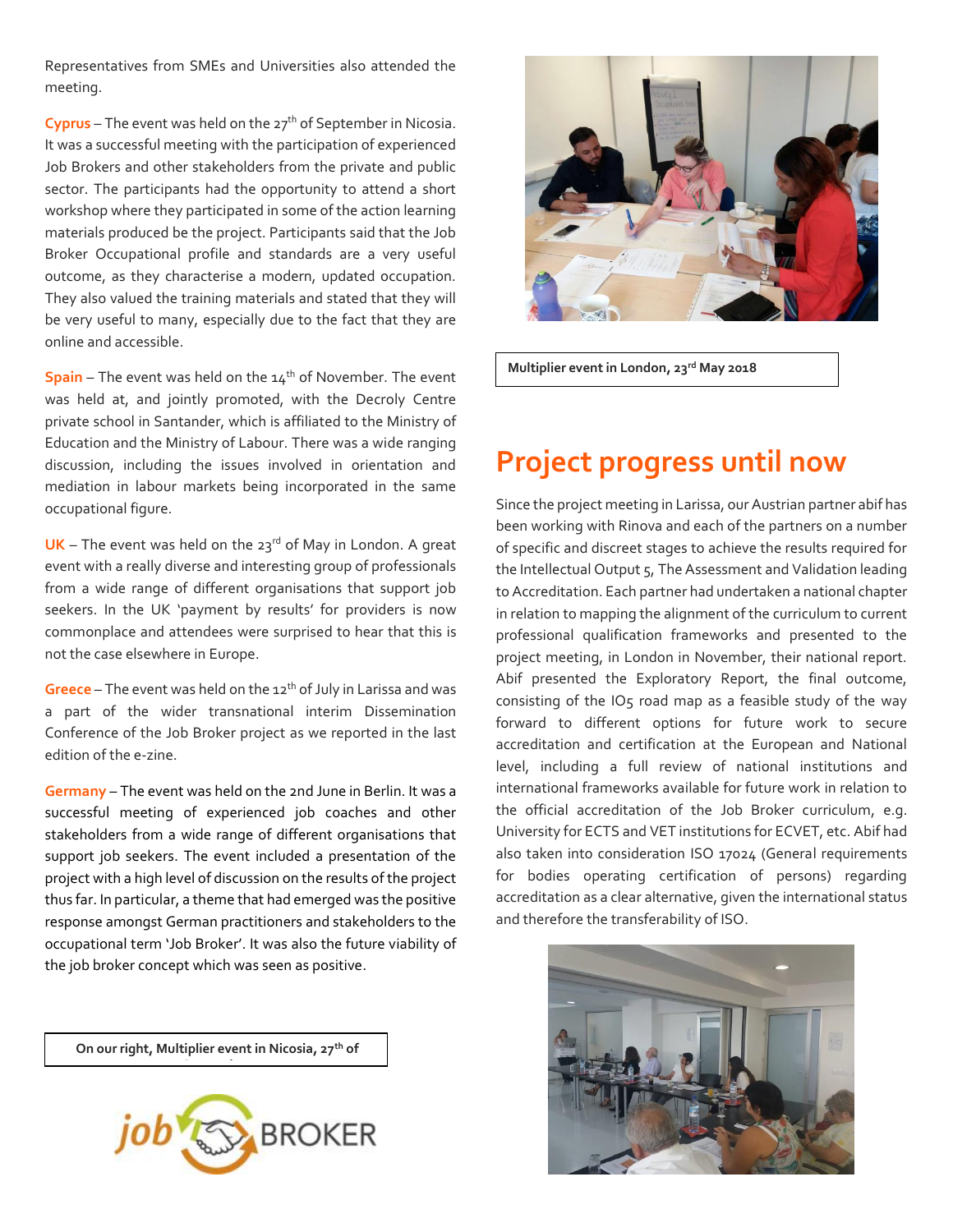## **Next Steps**

The Job Broker Tool Kit and Self Directed Learning Guide, the Intellectual Output 6 is our next task, led by our German partner GSUB in close cooperation with Rinova. The task is the design and production of a set of resources and learning tools, which will be made available to Job Brokers and those in roles requiring the matching of unemployed individuals to employment opportunities. The Resource Pack will be a combination of new resources developed as a result of the programme and links to existing resources which have come to light as result of the research activity. This Resource Pack is aimed at providing opportunities for self-assessment and professional development for the professional Job Broker, to work 'on their own', where they cannot access relevant training or development in their own countries. It provides them with the resources to assess their own skills and competencies, along with materials to enable them to develop additional skills and aptitudes and importantly to enable them to track and assess their current skills against the Occupational Competency Standards and associated NQF/EQF Standards.

This IO includes the Job Broker Tool Kit and Self Directed Learning Guide. The Tool Kit will include, exercises and questionnaires to enable the professional Job Broker to self-assess, track and improve their skills set. It will include a 'Self Directed Learning Guide' incorporating materials to enable the Broker/Learner to assemble a portfolio which can be tracked against the identified Standards. Practising Job Brokers will be given the opportunity to feedback on the practical application of the Tool Kit, providing feedback and suggestions which will then be incorporated into the final version of the Resource materials.

#### **External Assessment and Review**

An external evaluation is scheduled for the final seven months of the Job Broker Project and Sharon Dodd of Routes Consulting in the UK has been appointed to the job. She is a senior and experienced practitioner in the field of careers counselling and employment and training services.

#### **Invitation to Final conference in Vienna**

The final conference of the Job Broker Project will take place on July  $6<sup>th</sup>$  in Vienna from 9 am to 1 pm. The conference gives us the opportunity to:

- discuss trends towards a stronger output orientation of public employment policies and the emerging role of the Job Broker across Europe
- appreciate the project outcomes with a specific focus on its implementation in Iceland
- present the activities of EURES
- briefly introduce different Job Broker services in Vienna and a new training offer for Job Brokers based on the Job Broker curriculum

In addition, the event will also be used as a kick-off for the creation of a European network of Job Brokers. We are looking forward to welcome you at the conference! If you are interested in participating, just send an email a[t stark@abif.at](mailto:stark@abif.at) to register for the event.